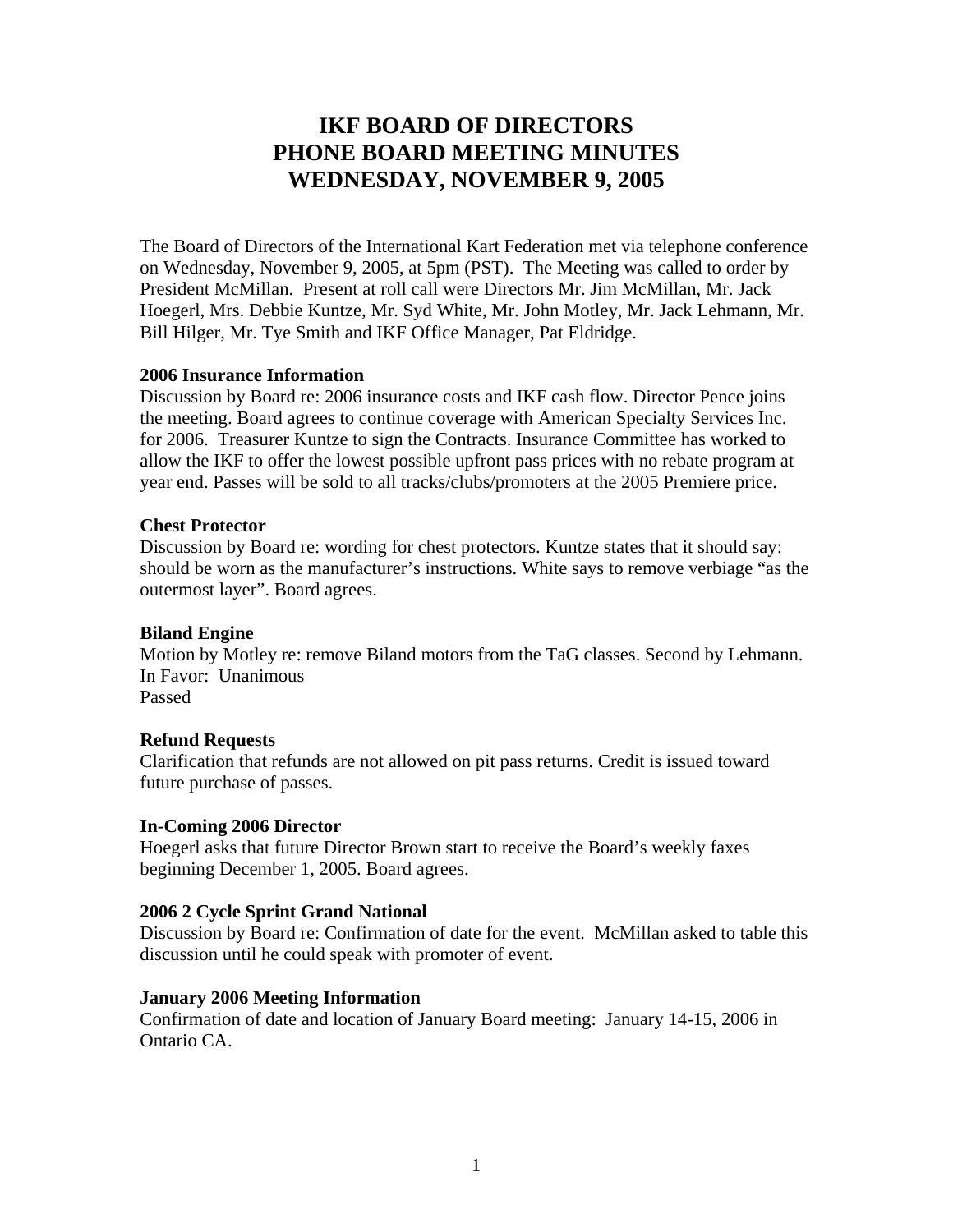# **Region Contracts**

Region Contracts are the responsibility of the Regional Coordinators and are not subject to Board approval. Contracts cannot bind the IKF.

# **Region 7 Grange Matter**

Recommendations from the Grievance Committee to be forwarded to the Board for possible action at next Board meeting, December 14, 2005.

# **Region 4B Sprint Track Matter**

The anonymous letter received by the IKF will be sent to the President of the club for identification and handling.

# **2006 Road Race Grand National**

Discussion by Board re: SCK's request for structure change for the event. White suggests that the event be moved to an alternate location for 2006. Kuntze states there is a major problem with Road Racing on the West Coast. Pence comments on the statement by Kuntze, says that sprint TaG rules do not work in Road Race. Mac states that this is regional specific. White states that the IKF is here to support the members. Pence states that this is difficult with a volunteer Board, possibly need paid positions. Board discusses regional and local option programs. Kuntze has approval of the SCK Board to not sign the Contract if changes are not negotiated or approved. Jack Lehmann suggests that the 2006 RR GN be moved to NCK, Region 11. Board agrees and requests that the Contracts be sent to NCK. Motley suggests that the Board must look at corporate sponsors. McMillan states that this needs to be done at the IKF level everyday with undivided attention.

# **Sonik Engine in TaG Junior Class**

Lehmann states that the Sonic Junior motor was full 5 seconds plus faster than any other Junior motors around. Feels it should be removed. White suggests that this be referred to the TaG Committee.

# **Stock CR125 Rules**

Lehmann states that the rules for this class need to be in the rulebook. Three  $+$  clubs running three different sets of rules. No data in the rulebook, only heading. Rules could be added as an update later.

# **2006 Rulebook**

White states that he will get the initial proof for the rulebook next week. He will make corrections, etc, then will go to the Board with 3-4 days to proof. It will go to print in two weeks.

# **Discounted Memberships**

Discussion by the Board regarding discounted memberships. No action at this time. Program already available for tracks/clubs/promoters to receive membership discounts.